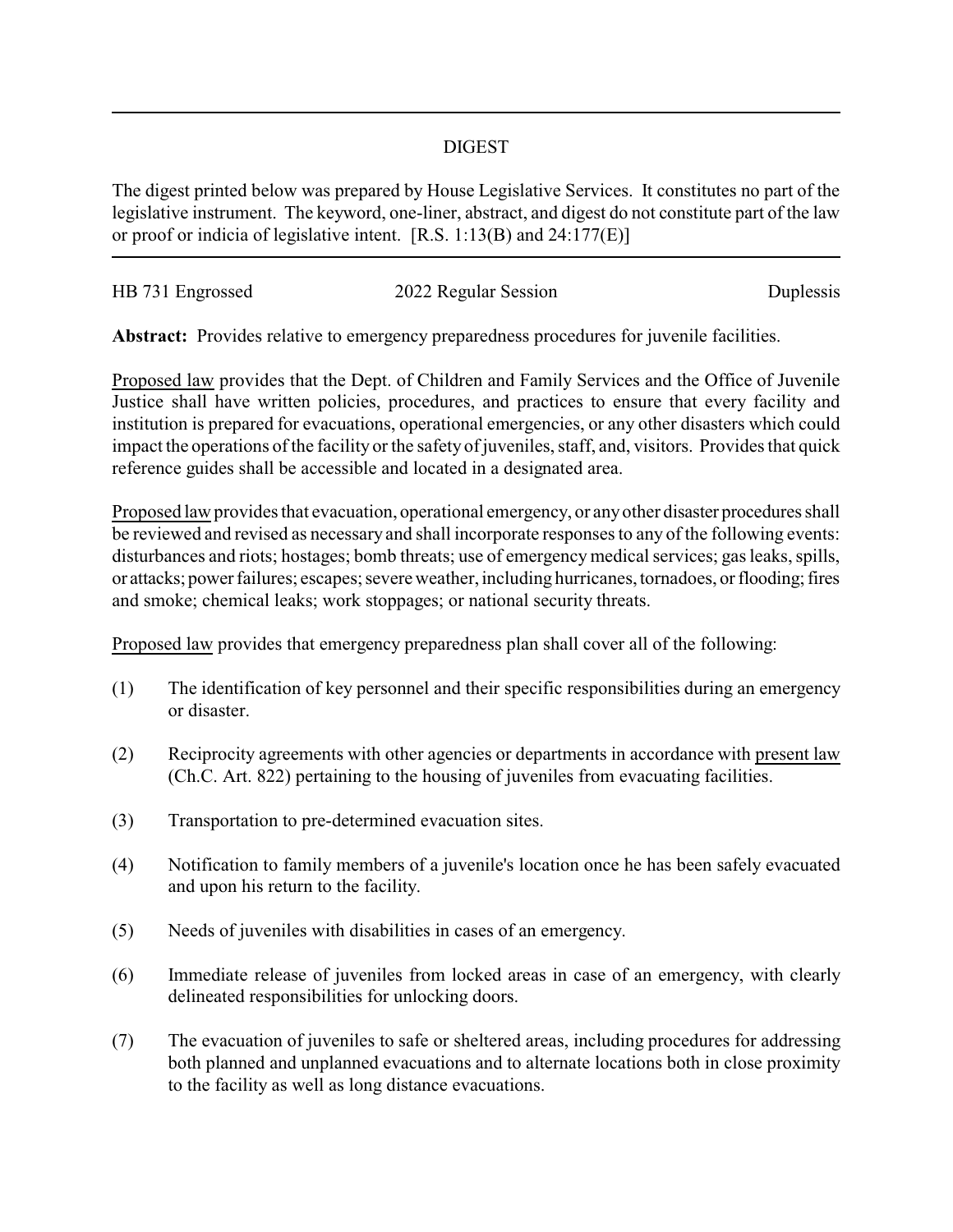- (8) Access to medication and other necessary supplies or equipment.
- (9) Development of protocols and agreements with local juvenile courts to release as many juveniles as possible to their families during an evacuation.
- (10) Assessment of disaster-related mental health needs of juveniles and plans and protocols to meet these needs.

Proposed law provides that the Dept. of Children and Family Services and the Office of Juvenile Justice shall conduct one fire drill per month and one drill per shift every 90 days at varying times of the day. Provides that documentation of the fire drill shall include all of the following: the date and time of the drill; the number of minutes to evacuate facility; the number of juveniles evacuated; problems observed during the drill and noted corrections to these problems; and signatures of staff present during the drill.

Proposed law provides that the Dept. of Children and Family Services and the Office of Juvenile Justice shall make every effort to ensure that staff and juveniles in every facility recognize the nature and importance of fire drills.

Proposed law provides for the development of an alternate power source policy. Provides that each facility shall have an alternate source of electrical power that provides for the simultaneous operations of life safety systems including all of the following: emergency lighting; illuminated emergency exit lights and signs; emergency audible communication systems and equipment; fire detection alarms systems; ventilation and smoke management systems; refrigeration of medication; medical devices; and door locking devices.

Proposed law provides that the alternate power source system shall be tested by automatic self-checks or manual checks to ensure the system is in working condition. Provides that any system malfunctions or maintenance needs that are identified during a test, or at any other time, shall be immediately submitted to the appropriate personnel through a written maintenance request by a facility staff member.

Proposed law provides that each facility shall adhere to the applicable rules and regulations established in the National Fire Protection Association's Life Safety Code Standards.

Proposed law provides that the Dept. of Children and Family Services and the Office of Juvenile Justice shall ensure that reliable means are provided to permit the prompt release of juveniles confined in locked sections, spaces, or rooms in the event of fire or other emergency.

Proposed law provides that prompt release from secure areas shall be guaranteed on a 24 hour basis by sufficient personnel with ready access to keys.

Proposed law provides an exemption from capacity requirements for facilities in order to house juveniles from any affected facility that is under a declared state of emergency due to a natural disaster or other operational emergency.